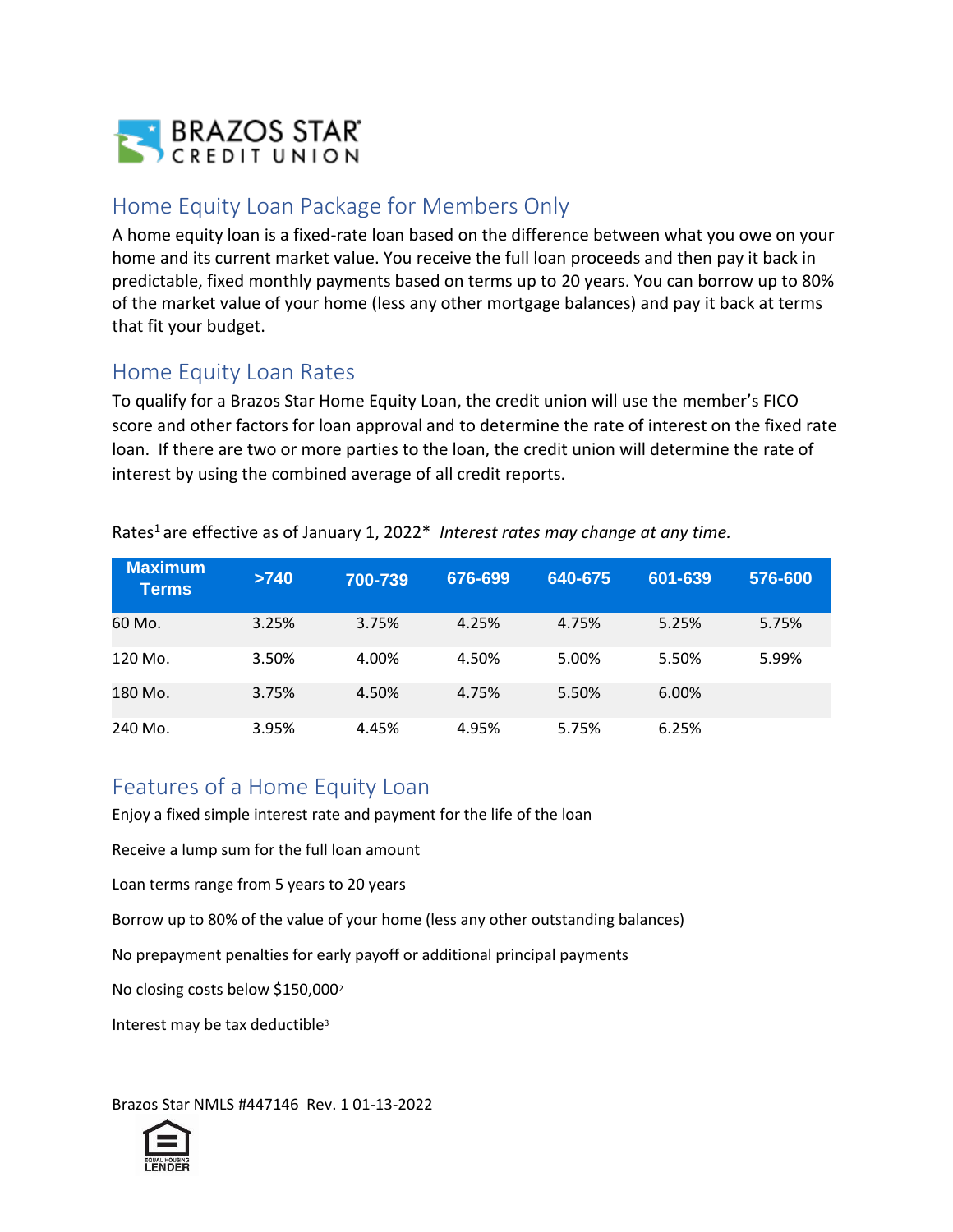<sup>1</sup>Annual Percentage Rate. All rates are expressed "as low as". Actual rate may vary depending on credit qualifications. Rates and terms are subject to change without notice.

<sup>2</sup>Brazos Star Credit Union pays all standard closing costs for new Home Equity loans below \$150,000. These costs include: title search, flood determination, credit report, and county filing fees. Refinances of existing Brazos Star Credit Union Home Equity loans are subject to a \$300 refinance fee. If necessary, additional fees for member requested appraisal, survey, and/or title company closing costs will be the responsibility of the borrower. Estimated costs will be disclosed upon receipt of application. Loans of \$150,000 and above may require an appraisal, title policy, and title company and closing costs at the member's expense. Hazard insurance is required. All loans are subject to standard credit approval.

<sup>3</sup>Consult with the IRS or a tax professional concerning tax deductible in your specific situation.

# Home Equity Loan Terms and Conditions

All loan rates are expressed as Annual Percentage Rate (A.P.R.)Rates, Fees and terms will vary according to the credit worthiness of each applicant, the amount borrowed and the length of the loan. Rates and terms are subject to change without notice. Rates and terms for loans above \$150,000.00 may vary. For current rates and terms, please contact the credit union or visit our website at [www.brazosstarcu.com.](http://www.brazosstarcu.com/)

Loan amounts of \$150,000.00 or more require a certified appraisal and title insurance and will be closed at the title company (borrower's expense). Loans below \$150,000.00 will be closed at the Credit Union's office.

Property must be owner-occupied, single family homestead residence located within the state of Texas, and in accordance with all provisions of Section 50(a)(6), Article XVI, of the Texas Constitution.

Only one Home Equity loan is allowed on the property per 12-month period.

The loan closing date will be set after title and flood search review, no earlier than the required 12 day waiting period.

Loan funding will occur no earlier than the 3<sup>rd</sup> business day following loan closing; as required by Texas Law.

## Home Mortgage Disclosure Act Notice

The HMDA (Home Mortgage Disclosure Act) publishes data about residential mortgage lending and is available online at the [Consumer Financial Protection Bureau's website](http://www.consumerfinance.gov/hmda). HMDA data for many other financial institutions are also available at this website.

## Questions or Comments about your Home Equity Loan?

If you have questions or concerns about your existing home equity or home improvement loan, or if you believe there may have been a transaction error made on your home equity or home improvement loan account, please fill out, sign, and return an Information Request Form.

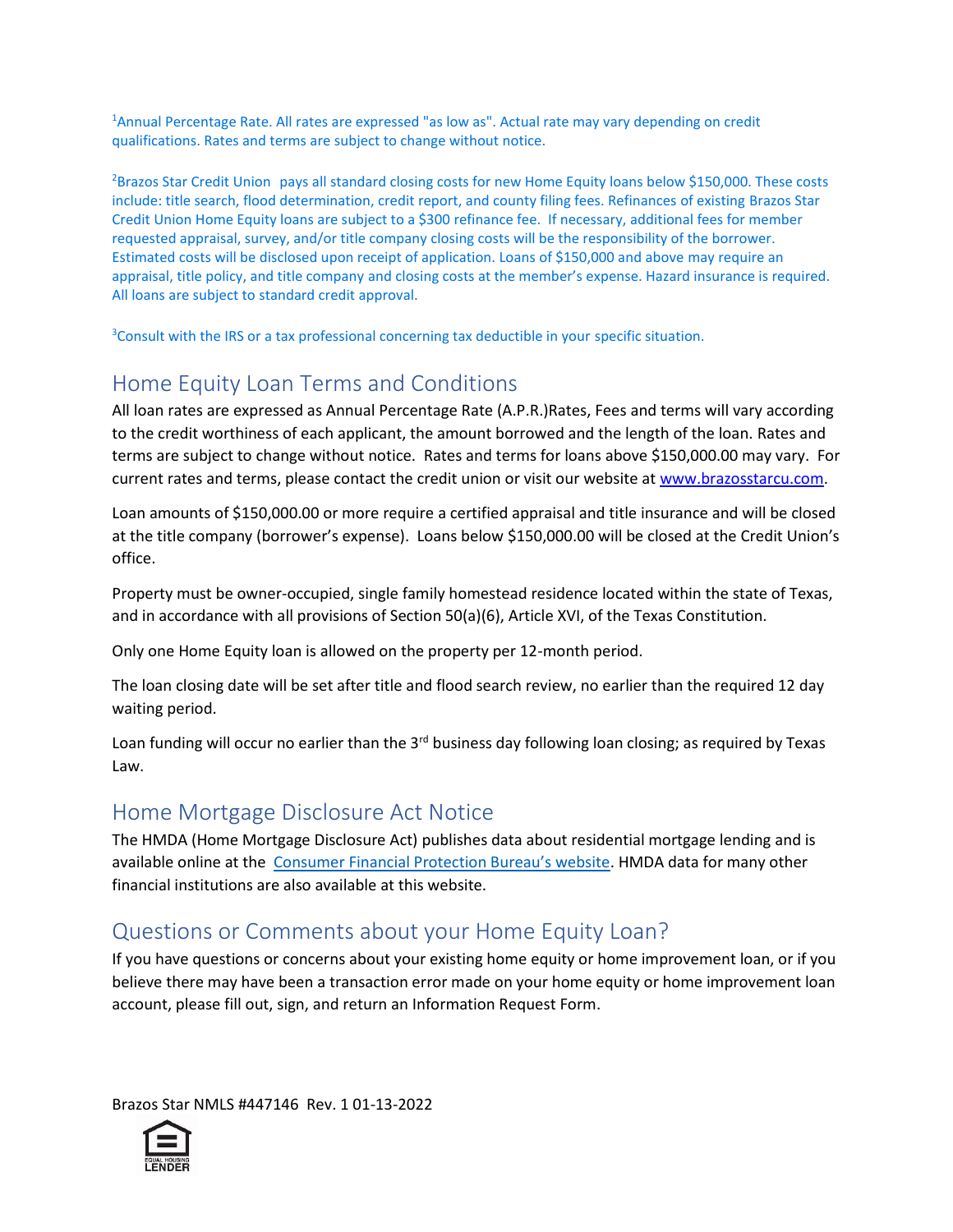# Home Equity Loan Payoff Request?

If you would like to request a payoff statement for your home equity loan, please fill out, sign, and return a Payoff Request Form.

# Home Equity Loans – FAQs

#### WHAT IS A HOME EQUITY LOAN?

*Home equity loans fall under the provisions of Section 50(a)(6), Article XVI, of the Texas Constitution. A home equity loan can be for any legal purpose which uses the equity (the difference between the home's value and any outstanding debts against the home) in a member's home for collateral. For home equity lending, Texas law restricts the total amount of all loans secured by the homestead to a maximum of 80% of the home's value. Texas home equity loans can be a closed end loan with substantially equal payments over a fixed period of time.*

#### WHAT PROPERTIES CAN BE CONSIDERED?

*The property used for collateral must be a single-family, owner-occupied homestead property, located within the state of Texas. Qualifying properties are defined as either urban or rural.* 

Urban properties consist of not more than 10 acres of land with any improvements contained thereon, within the limits of a municipality or its extraterritorial jurisdiction, or a platted subdivision; AND served by police protection, paid or volunteer fire protection, and at least three of the following services provided by a municipality or under contract to a municipality: electric, natural gas, sewer, storm sewer, or water.

Rural property shall consist of not more than 200 acres for a family (100 acres for a single, adult person not otherwise entitled to a homestead), with the improvements thereon. Ineligible properties include duplexes, investment properties and mobile homes.

#### WHAT FEES CAN I EXPECT TO PAY?

Brazos Star Credit Union will pay all standard closing costs for new home equity loans under \$150,000 closed at the credit union.

These costs include a title search, flood determination, credit report, Automated Valuation Model report, and county filing fees. If necessary, additional fees for borrower requested appraisal, survey, and title company closing costs will be the responsibility of the borrower. Refinances of existing Brazos Star Home Equity loans are subject to a \$300 refinancing fee. Estimated costs will be disclosed upon receipt of application. Normal credit qualifying is required; rates, terms and fees may vary based on credit qualifications.

 $\checkmark$  Valuation - many home equity loans can be underwritten using an Automated Valuation Model report. However, if the loan amount is \$150,000 or larger, or at the borrower's request, an appraisal may be ordered by Brazos Star Credit Union and paid for by the borrower. Appraisals typically cost between \$600 and \$750.

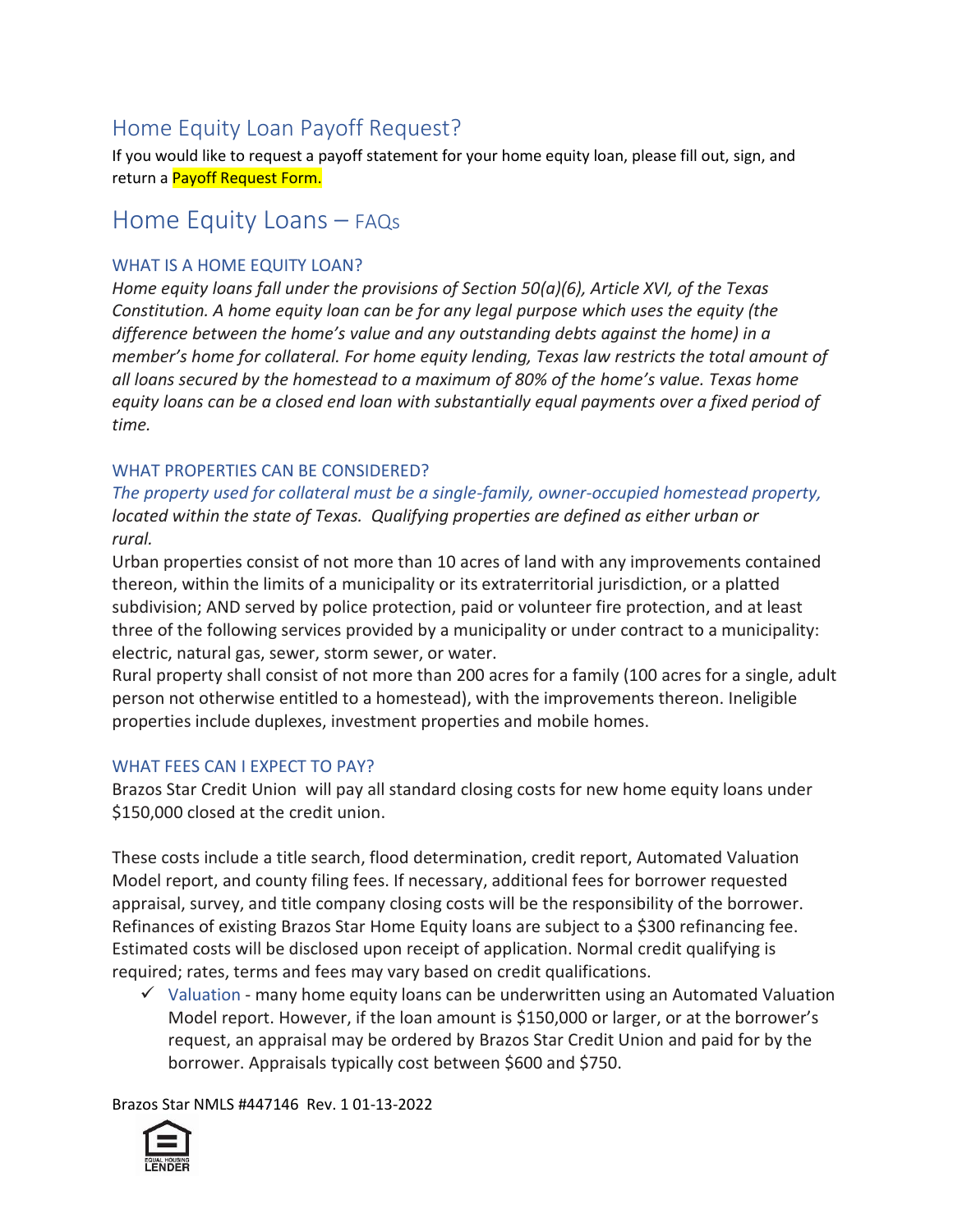- $\checkmark$  Title Insurance usually required only on loan amounts of \$150,000 and above. Borrower will be charged the actual cost of the title insurance policy and any costs for a title company closing (if applicable).
- $\checkmark$  Closing costs most home equity loans will be closed at the credit union. If a borrower is unable to close at our office, they will pay any fees charged by the Title Company or lawyer who conducts the closing .

#### HOW MUCH CAN I BORROW?

- ✓ *The home equity loan and all other loans secured by the property (first mortgage, home improvement loan, etc.) cannot exceed 80% of the fair market value of the home.*
- ✓ *The minimum home equity loan is \$25,000.*
- ✓ *Normal credit qualifications apply, the actual amount you may borrow will depend on our credit score, employment, credit history and debt to income ratio.*

#### WHAT ARE THE TERMS?

Loan rates are expressed as Annual Percentage Rate (A.P.R.) Rates, fees and terms will vary according to the credit worthiness of each applicant, the amount borrowed and the length of the loan.

Rates and terms are subject to change without notice. Rates and terms for loans above \$150,000 may vary.

For current rates and terms please contact the credit union or visit our website at [www.brazosstarcu.com.](www.brazosstarcu.com)

#### WHAT DOCUMENTS WILL I NEED TO COMPLETE THE LOAN PROCESS?

- $\checkmark$  Home Equity Loan Questionnaire
- $\checkmark$  Completed and signed loan application and "Notice Concerning Extensions of Credit"
- ✓ Verification of income most recent paystubs or two years tax returns for self-employed individuals, including all schedules
- ✓ Consent for Electronic Documents
- $\checkmark$  Verification of the current balance of any mortgage loan or other liens against the property.
- $\checkmark$  Copy of homeowner's insurance policy declaration page (mandatory) and flood insurance policy (if required)

#### Other Information

- $\checkmark$  A Home Equity Deed of Trust will be taken on the home.
- $\checkmark$  A Brazos Star home equity loan must be in either a first or second lien position.
- $\checkmark$  Only one home equity loan is allowed on the property per 12-month period.
- $\checkmark$  The spouse of the owner must sign the closing documents whether or not they are on the deed.
- $\checkmark$  Loan documents must be signed at the credit union, a title company, or lawyer's office.